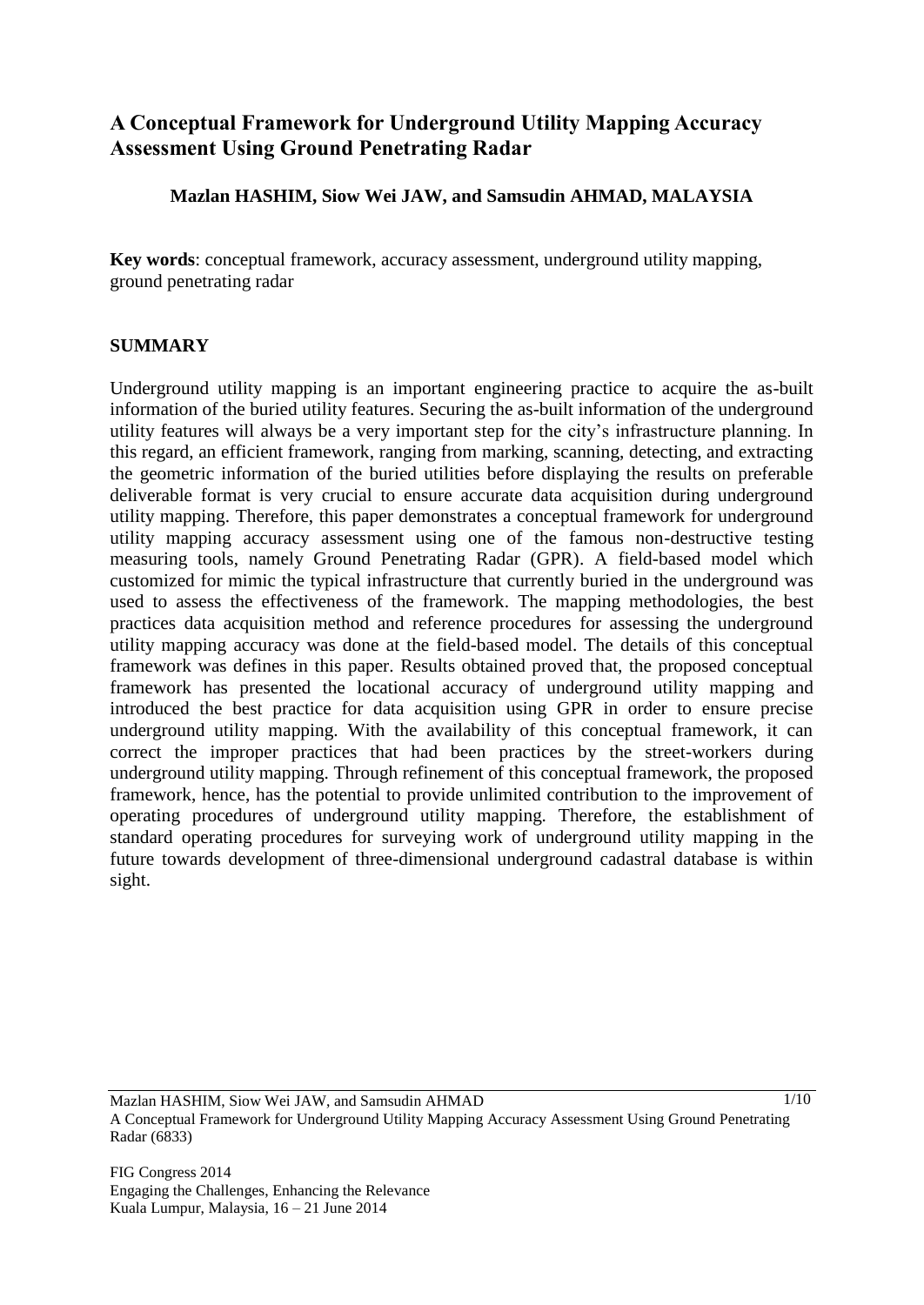# **A Conceptual Framework for Underground Utility Mapping Accuracy Assessment Using Ground Penetrating Radar**

#### **Mazlan HASHIM, Siow Wei JAW, and Samsudin AHMAD, MALAYSIA**

#### **1. INTRODUCTION**

Underground mapping is important for extracting as-built information of the buried infrastructure, particularly the utility features. Ground penetrating radar (GPR) is well-known as the effective measuring tool for underground investigation, including extracting the geometric information of the metallic and non-metallic utility infrastructures that being buried in the underground spaces. It is one of the famous non-destructive testing techniques that widely used in the underground utility mapping industry for accurately locating the utility pipes or cables. GPR operates in electromagnetic domain that designed principally for locating the targets or interfaces that were buried beneath the city's street or within an opaque structure (Daniels, 2004). As such, it is efficiently used for mapping the utility features that buried in the underground spaces which is invisible to the naked eye without the need for excavation. GPR is now the top non-destructive geotechnical technique that is widely used in the profession of underground utility mapping. Nonetheless, not much attention has been devoted for providing specific standard guideline or operating procedure, particularly in showing the right procedures of mapping and accuracy requirement for utility mapping within the populous metropolitan areas. The street-work for underground utility mapping is often conducted based on street-worker's preferable operational practices and experience.

Moreover, there are many catastrophic accidents due to failed excavation being reported in every single year. As such, these contributed to the ambiguities in knowing the measurement tolerance for so-called the accurate underground utility mapping. Hence, the requirement for precise underground utility mapping is necessary, in order to clarify these ambiguities in the underground utility mapping communities. With this, the intrusive vacuum excavation due to intrusive utility location excavation can be avoided. Furthermore, most of specialists in utility mapping profession are working independently, without following any guideline or standard operational procedures (SOPs) and accuracy requirements for their measurement. For the purpose of solving this issue, a framework for accuracy assessment is needed to be established for this profession to ensure precise mapping works are conducted, to ensure the safety of the operation personal and public (Hong Kong Institute of Utility Specialists, 2011). This standardized framework is always served as the rule of thumb for the underground utility mapping street-work and the basic requirement for ensuring precise underground utility mapping.

Therefore, this paper demonstrates a conceptual framework for accuracy analysis of the commonly practised scanning technique for data acquisition in underground utility mapping using GPR and then the best practise is being introduced based on the results obtained. In doing this, the pre-designed scanning techniques were adopted to acquire data using commercially available GPR system at the test site, which purposely set up for assessing the work of underground utility mapping. Then, the same methodology was used to acquire the data at the selected site in the real-life experiment. Thereafter, the accuracy of each scanning

Mazlan HASHIM, Siow Wei JAW, and Samsudin AHMAD A Conceptual Framework for Underground Utility Mapping Accuracy Assessment Using Ground Penetrating Radar (6833)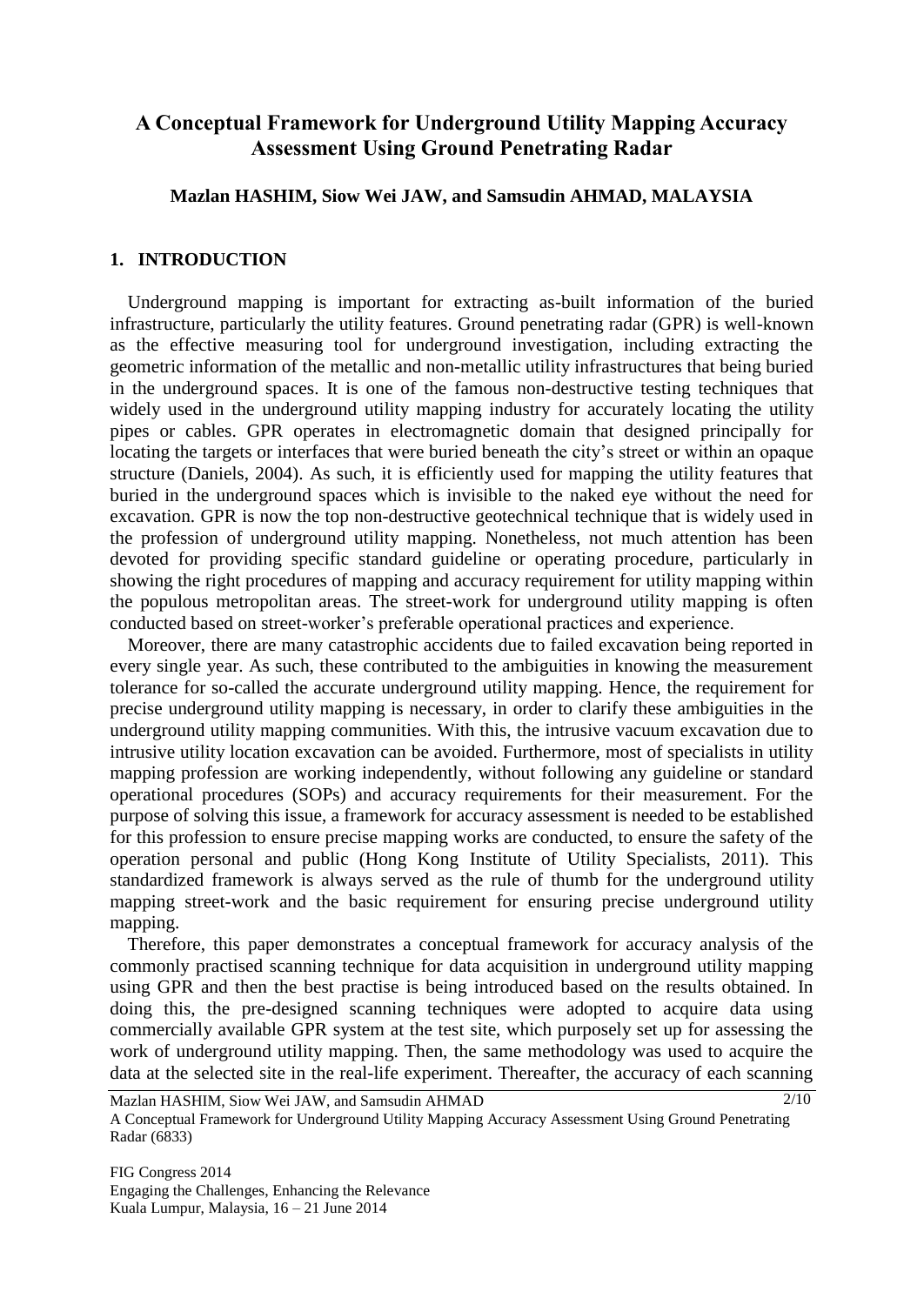technique was assessed based on the accuracy (root-mean-square errors) and target detectability for selection of the best practise data acquisition technique. The research hypothesis set forth that GPR scanning approaches during data acquisition post significant effects to the accuracy of the target identified and the locational accuracy  $(x, y, and z)$ . This information is the basic criteria for developing a conceptual framework for underground utility mapping which is crucially essential to ensure the street-work for underground utility mapping is conducted safely to avoid third party's pipeline damage, injury or even fatality from befall on those street-workers.

#### **2. UNDERGROUND UTILITY MAPPING FRAMEWORK**

A framework for underground utility mapping is a standardized guideline or SOPs in conducting any surveying related activities, as well as to standardize the practises for precise utility detection and localization related matters. It is, hence, important guidance and reference for the street-workers such as land surveyors to conduct any civil engineering, surveying or excavation related task. This is to ensure confident and precise utility detection and localization during underground utility mapping. As such, the local authorities such as the American Society of Civil Engineers (ASCE), the Department of Survey and Mapping Malaysia (JUPEM) and Mapping the Underworld of UK (MTU) are given the responsibility to produce underground utility mapping related standardized guideline or SOP (Department of Survey and Mapping Malaysia, 2006). In this series of standard guidelines provided by each country's local authorities, it contains all the practical procedures for utility detection and localization. The content to include: (i) data acquisition planning, preparation and calibration; (ii) operation personnel and equipment selection for investigation work; (iii) accuracy requirements; (iv) display results on the map and technical report preparation and its its deliverables format, and (v) final assessment and verification. A straight forward and easy-tofollow SOP is produced to facilitate the work of all the specialists from contractors to engineers. From here, all the utility mapping specialists are no longer working independently because this standardize SOP can unify all specialists in the current market and train them to become world class professionals.

#### **2.1 Data Acquisition Planning and Preparation**

The street-worker needs to obtain information regarding the underground infrastructure, such as types of features, its size or dimension, location, etc. before any excavation. The accuracy of the information needs to be confirmed to avoid any occurrences for catastrophic damages of buried utilities during excavation. For this reason, the data that collected from related parties need to be checked by in-situ inspection in order to minimise the risks of damaging the existing utility features during construction activities. For those relevant parties who involved in submitting information regarding buried utility, they need to update the latest placement of their utility features. For the street-worker, they need to report if there are any deficiencies in the utility record which discovered during excavation. This is because the countermeasure for precise utility mapping is necessary to reduce the intrusive vacuum excavation in any of the construction work for underground utility installation, maintenance and rehabilitation.

Mazlan HASHIM, Siow Wei JAW, and Samsudin AHMAD A Conceptual Framework for Underground Utility Mapping Accuracy Assessment Using Ground Penetrating Radar (6833)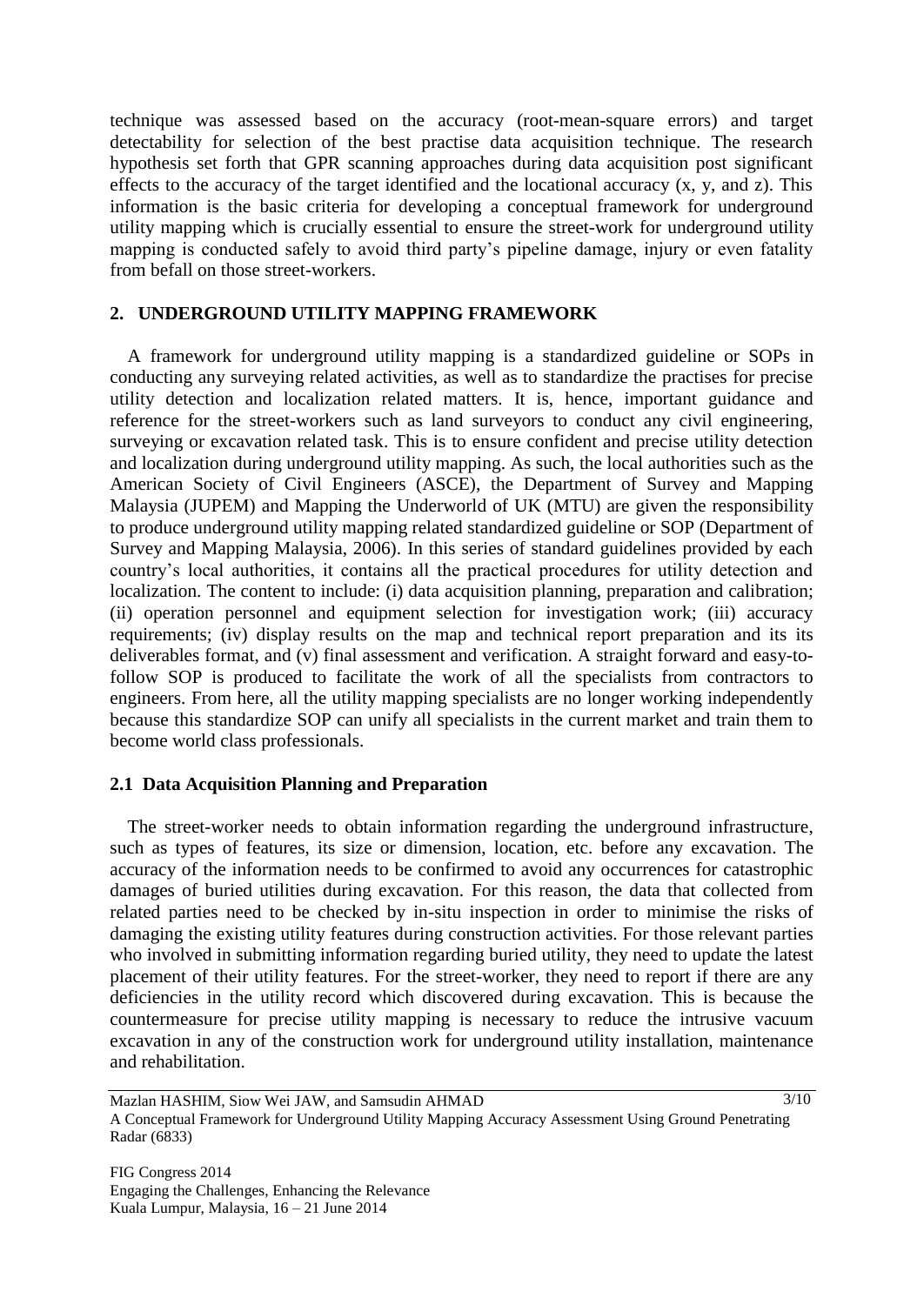#### **2.2 Operation Personnel and Equipment Selection**

Most of the street-work for underground utility mapping is done by skilled operators using appropriate equipment and methods selection. The work is done according to operator's experience without assessment in term of it accuracy, appropriateness, etc. Therefore, the work is controversy amongst the users and has become an argumentative issue within the industry. The well-written SOPs are required for ensuring the appropriate selection of operation personnel and equipment for every underground utility mapping projects.

#### **2.3 Accuracy Requirements**

The as-built utility data acquired from underground utility mapping are categorized into four data quality level (i.e. Quality Level A to D). The quality level A data consists of the highest accuracy and the accuracy decrease from quality level A to D (refers to Figure 1). However, among all the documentation that reporting the accuracy requirement for underground utility mapping, only accuracy for quality level A utility data is specified as  $\pm$  10 centimetres (cm) for vertical and horizontal direction. The accuracy for others quality level data are not specified (American Society of Civil Engineering, 2002; American Association of State Highway and Transportation Officials, 2004; Department of Survey and Mapping Malaysia, 2006). This accuracy requirement is being used by the stakeholders for preparing the results obtained from underground utility mapping in different deliverable formats either digital or hardcopy utility map.



Mazlan HASHIM, Siow Wei JAW, and Samsudin AHMAD A Conceptual Framework for Underground Utility Mapping Accuracy Assessment Using Ground Penetrating Radar (6833)  $4/10$ 

FIG Congress 2014 Engaging the Challenges, Enhancing the Relevance Kuala Lumpur, Malaysia, 16 – 21 June 2014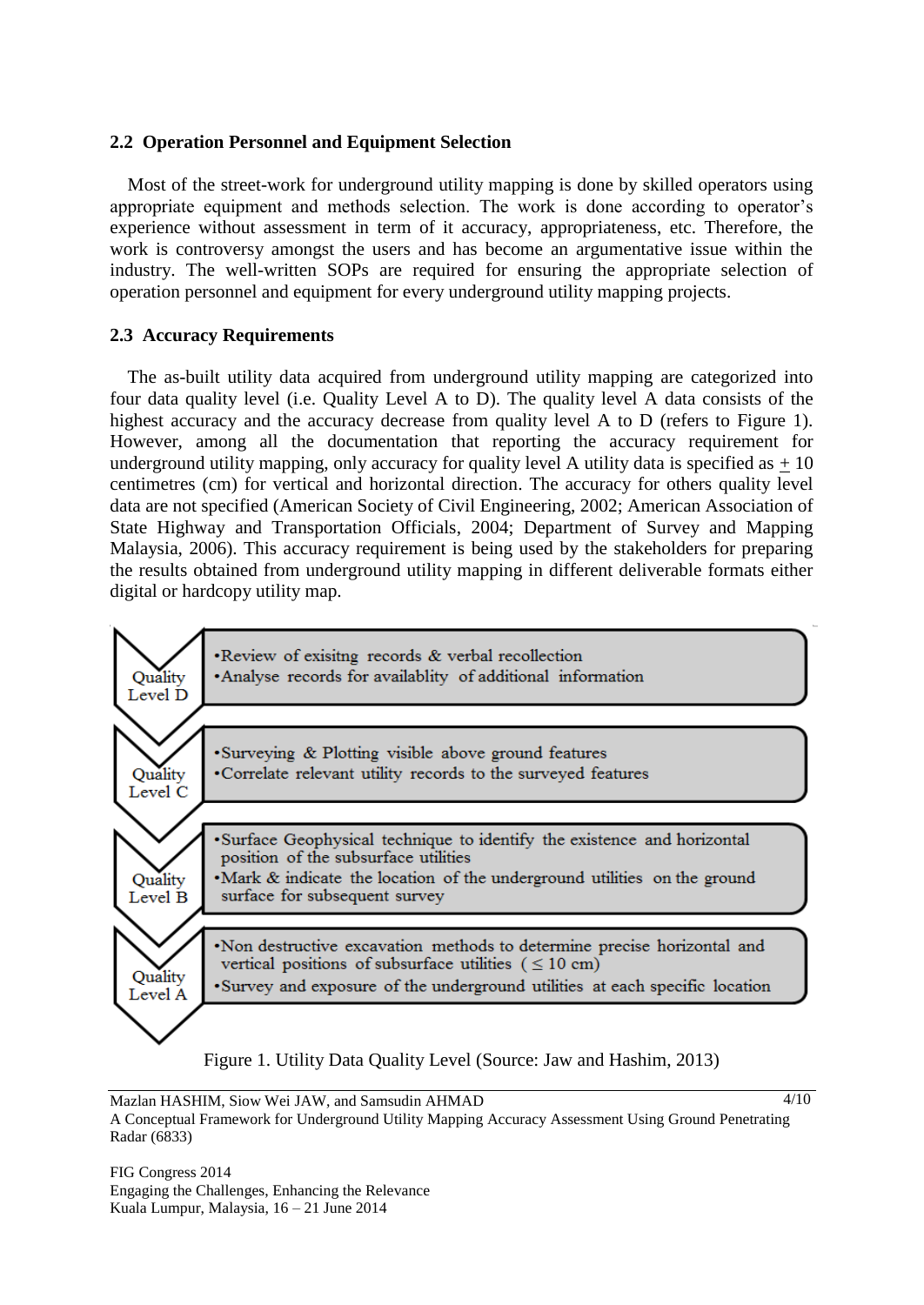#### **2.4 Format of Deliverables**

The main deliverable for underground utility mapping is either hardcopy or digital utility map, which contains utility data attribute in plan view with different indicated quality level. When plotting the utility map, the quality levels of the data are annotated with different cartographic elements for demonstration of vertical and horizontal separation between the features. In preparing the utility map, the stakeholders need to follow the requirement set by the each local authorities department, in order to facilitate data retrieval and reference. Subsequently, a centralized national underground utility database is developed and maintained by related authorities department in cooperation with government or private sector utility agencies based on all the utility data attributes provided by different parties from the industry (Jamil et al., 2012). By having such a platform for documentation of as-built information of the buried utility features, the adverse effects due to poor utility location and management, design, construction, as well as maintenance which may potentially lead to third party's utility damages, injuries, properties damage and even fatality are, hence, can be reduced.

#### **2.5 Final Assessment and Verification**

For each successful underground utility mapping, the data need to be shared among all the parties within the industries. This as-built information of the buried utility features is essential for surveyors, utility owners, contractors and even street-workers for the planning their task during utility feature maintenance and installations. As such, all the data submitted to the centralized national underground utility database need to have quality inspection regularly, to ensure the data quality achieved the standard set by the local authorities department. In this context, 5% samples from the project and 1% samples were taken from on-site will undergo quality inspection and check by surveyors during the as-built survey (Hong Kong Institute of Utility Specialists, 2011). If there is new construction of utility feature maintenance and installations, the utility owner need to update the latest condition of their utility feature when necessary to ensure that the as-built information of their utility features is always up-to-date.

#### **3. MATERIAL AND METHODS**

The practicable degree of the conceptual framework proposed in this study for assessing the underground utility mapping accuracy was assessed by the experiments conducted under laboratory condition. In doing this, the experiments were set up at the calibration test site which specifically built for understanding the scanning mechanism of ground penetrating radar and pipe cable locator. In this calibration test site, there are a total of nine metallic and non-metallic utility features being buried in different depths of 1.15 to 2.37 metres (m) in fixed position and homogenous backfill soil medium. More elaboration (e.g.: buried depth, position, utility feature's material, etc.) regarding the buried utility features in the calibration test site were summarised in Table 1, and the arrangement of the utility features are shown in Figure 2.

Mazlan HASHIM, Siow Wei JAW, and Samsudin AHMAD A Conceptual Framework for Underground Utility Mapping Accuracy Assessment Using Ground Penetrating Radar (6833)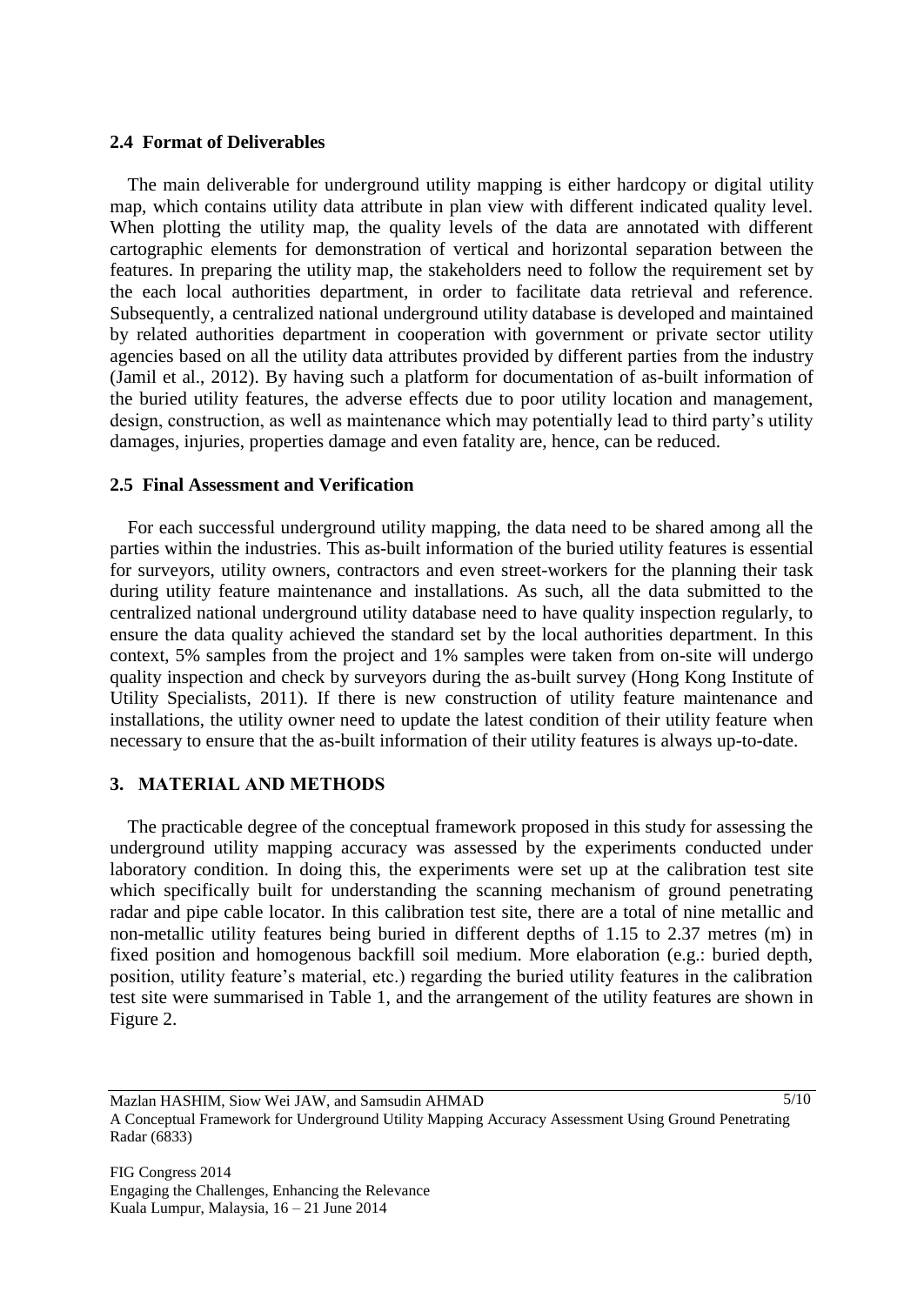| No.            | <b>Details</b>      | Diameter, Ø<br>(m) | <b>Buried Depth</b><br>(m) | <b>Material Type</b>                  |
|----------------|---------------------|--------------------|----------------------------|---------------------------------------|
| $\mathbf{1}$   | Water Pipe          | 0.15               | 1.78                       | Ductile Iron (DI)                     |
| $\overline{2}$ | Water Pipe          | 0.30               | 1.15                       | Mild Steel (MS)                       |
| 3              | Gas Pipe            | 0.18               | 1.82                       | High-density Polyethylene<br>(HDPE)   |
| 4              | Gas Pipe            | 0.15               | 1.59                       | Medium-density Polyethylene<br>(MDPE) |
| 5              | Electrical<br>Cable | 0.24               | 1.47                       | Polyvinyl Chloride (PVC)              |
| 6              | Electrical<br>Cable | 0.09               | 1.45                       | Polyvinyl Chloride (PVC)              |
| $\overline{7}$ | Sewerage<br>Pipe    | 0.15               | 1.73                       | Mild Steel (MS)                       |
| 8              | Sewerage<br>Pipe    | 0.23               | 1.93                       | Clay                                  |
| 9              | Water Pipe          | 0.30               | 2.37                       | Clay                                  |

Table 1. Details of the utility features buried in the calibration test site



Figure 2. Buried arrangement of the utility features in the calibration test site

In order to include the best practise scanning technique for data acquisition in underground

FIG Congress 2014 Engaging the Challenges, Enhancing the Relevance Kuala Lumpur, Malaysia, 16 – 21 June 2014

Mazlan HASHIM, Siow Wei JAW, and Samsudin AHMAD A Conceptual Framework for Underground Utility Mapping Accuracy Assessment Using Ground Penetrating Radar (6833) 6/10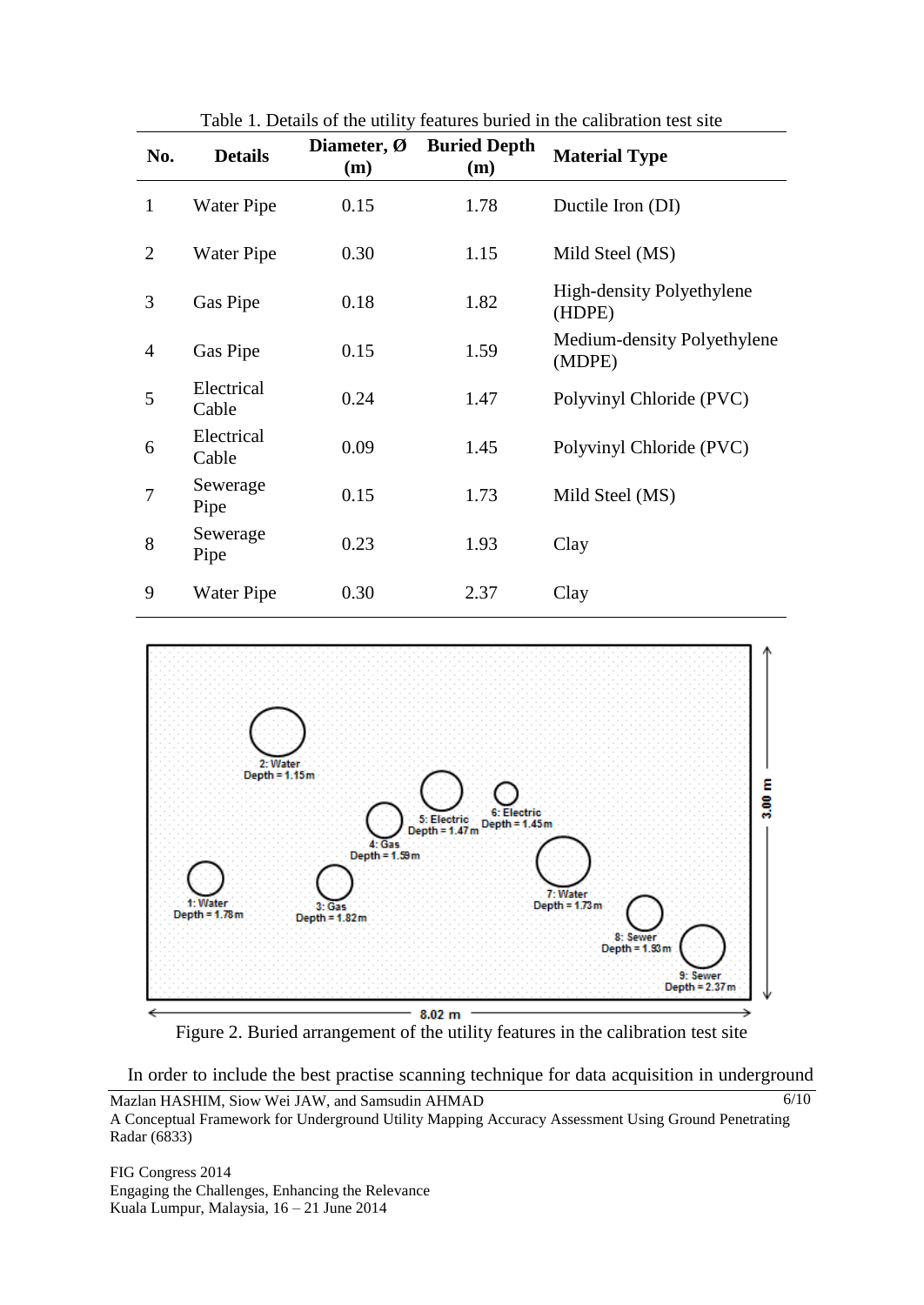utility mapping using GPR in the framework, two commonly used data acquisition techniques were assessed in this study. These scanning technique for data acquisition, namely: perpendicular-to-pipe and along-pipe scanning was adopted to scan the calibration test site, acquiring comprehensive sets of data with selected GPR system during the dry season as data acquisition done during raining season will affect the quality of the data obtained. Thereafter, the acquired data were pre-processed by removing the signal start time, background noise generated by the ground wave, filtering unwanted echoes due to high frequency speckles and applying linear gain to produce better focus and visualization imagery. After the preprocessing steps, the imagery acquired by selected GPR system was ready for final interpretation to identify the genuine reflection of the targeted features (i.e.: buried utility features in the calibration test site). In this context, the genuine reflections of the utility features are normally located at the bottom of the image while the spurious reflection generated by the non-targeted features and influenced by poor site condition are located at the upper part of the image (Al-Nuaimy et al., 2000). To what extend should the processing work to go beyond is mainly depending on one's opinion, experience and ultimately, this has become an individual's assets. In this sense, accurate interpretation of the image is, hence, the token for having a good result. Lastly, the best practise data acquisition technique was selected from these techniques that gave the best accuracy.

#### **4. RESULTS AND DISCUSSION**

In this study, 30 sampling points were selected from each respective scanning using the two data acquisition techniques to compute the overall accuracy. From this achievable RMSE computation, the performance of the scanning technique was assessed.

Through this assessment, it was found that the along-pipe scanning, which is seldom being used for data acquisition in any underground utility mapping project, was performing well. As refers to the Table 2, it shows that the achievable mapping accuracy using along-pipe scanning is the best compared to perpendicular-to-pipe scanning, which has been widely used within the mapping industries. Whilst for the signal penetration depth, the penetration depth for the signal is less than 2 m although the data acquired during the dry season. This is assessed based on the deepest utility features which can be detected. However, all the obtained results are only for reference, the results will be varied in accordance to a different site condition (e.g.: soil moisture, soil medium for signal penetration, etc.). Moreover, the testing was only conducted in laboratory condition; further real world testing is needed for refinement of the obtained results.

| Table 2: Results obtained from RMSE assessment                |                                                 |                         |                                                    |  |  |  |  |
|---------------------------------------------------------------|-------------------------------------------------|-------------------------|----------------------------------------------------|--|--|--|--|
|                                                               | $RMSE$ (m)                                      |                         |                                                    |  |  |  |  |
| <b>Target</b><br><b>Scanning Technique</b><br><b>Detected</b> | <b>Planimetric</b><br><b>Position</b><br>(x, y) | Depth<br>$(\mathbf{z})$ | <b>Signal</b><br><b>Penetration</b><br>Depth $(m)$ |  |  |  |  |
| Perpendicular-to-pipe<br>5/9                                  | $+0.104$                                        | $+0.106$                | 1.82                                               |  |  |  |  |
| Along-pipe<br>7/9                                             | $+0.084$                                        | $+0.080$                | 1.90                                               |  |  |  |  |

 $7/10$ 

Mazlan HASHIM, Siow Wei JAW, and Samsudin AHMAD A Conceptual Framework for Underground Utility Mapping Accuracy Assessment Using Ground Penetrating Radar (6833)

FIG Congress 2014 Engaging the Challenges, Enhancing the Relevance Kuala Lumpur, Malaysia, 16 – 21 June 2014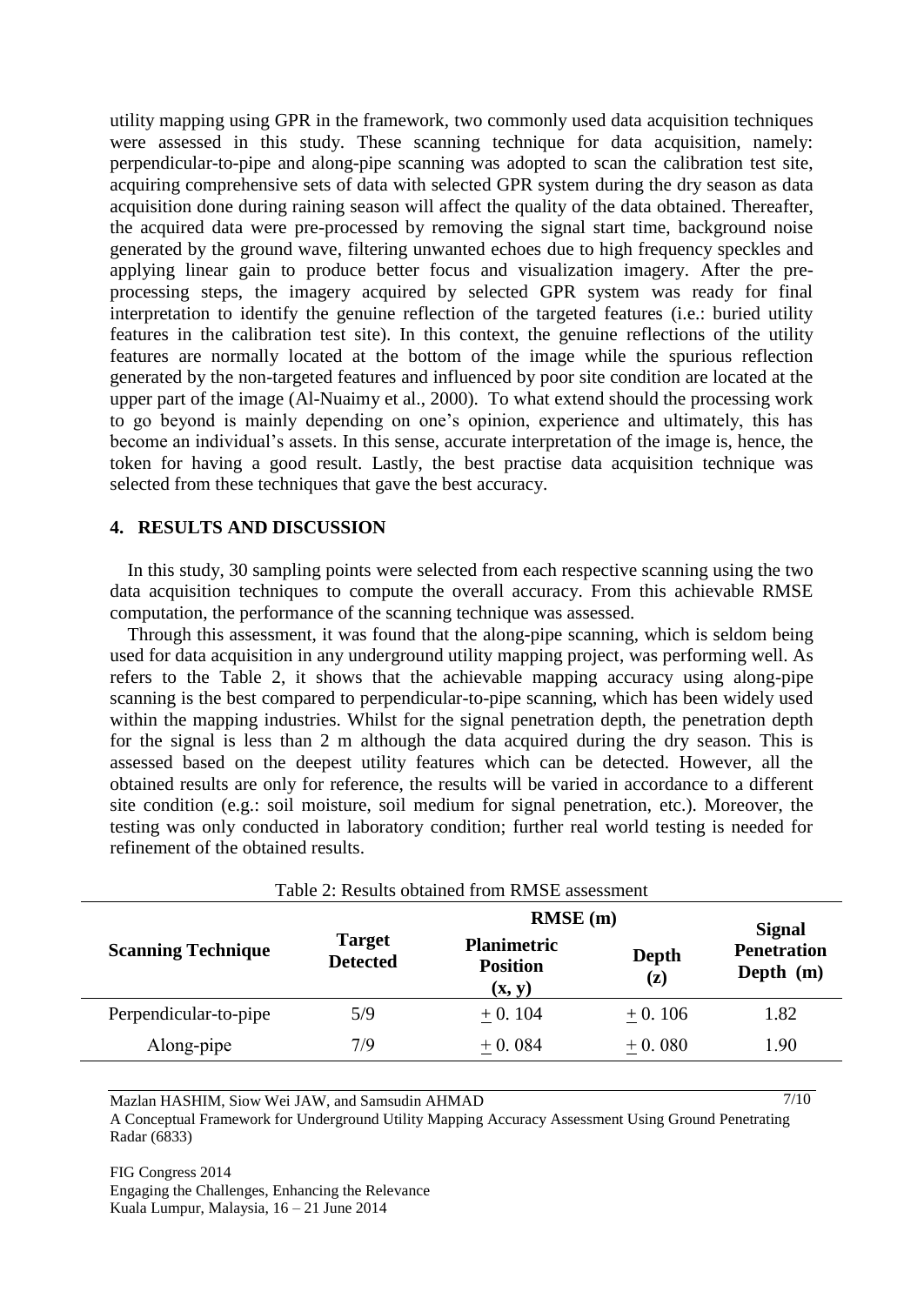As evident in recent works of Jaw and Hashim (2013a), Jaw and Hashim (2013b) and Jorge et al., (2010), they have highlighted that best practise data acquisition technique during underground utility mapping is the key parameter to determine good achievable accuracy (Jol, 2009). In their work, they also proved that the scanning orientation is one of the major effects to influence the quality of the data obtained during underground utility mapping. For this reason, having a framework is efficient in bring awareness to the operation personnel where the data acquisition technique shall not be simply adopted for underground utility mapping without assessment as it may affect the overall mapping accuracy and the quality of the data obtained for their projects. The worst is that, improper underground utility mapping may lead to the issue of "blind" excavation which leaving behind many "dry hole", during the construction works and damages of third party's utility features.

# **5. CONCLUSION**

The focus of this paper is to present a conceptual framework which assessing the locational accuracy for underground utility mapping, besides introducing the best practise for data acquisition using GPR system. With regard to this, results of this study presented locational accuracy of the two frequently practised scanning technique for data acquisition in the underground utility mapping industries. The performance of the scanning techniques in data acquisition for underground utility mapping was assessed, and the best data acquisition scanning technique was recommended based on the locational accuracy acquired in this study. Results obtained in this study, contributed to the indication of urgent requirement on the establishment of SOPs for underground utility mapping in the near future as it shows all the methodologies, best practices and reference procedures for underground utility mapping which is beneficial for fostering a safe and healthy working environment to the street-workers during the construction works for utility maintenance and installation.

# **ACKNOWLEDGMENT**

This article is part of the larger project funded by E-Science Fund, Ministry of Science, Technology & Innovation, Malaysia. We acknowledged Dept. of Survey and Mapping Malaysia for the GPR test-bed facility. Assistance of RDG Supply Sdn. Bhd. is also acknowledged.

# **REFERENCES**

Al-Nuaimy,W., Huang,Y., Nakhkash, M., Fang, M.T.C., Nguyen, V.T. and Eriksen, A., 2000, Automatic Detection of Buried Utilities and Solid Objects with GPR Using Neural Network and Pattern Recognition, Journal of Applied Geophysics, 43, 157-165, Elsevier.

American Association of State Highway and Transportation Officials (AASHTO), 2004, Right of Way and Utilities Guidelines and Best Practices, Strategic Plan 4-4, U.S., American Association of State Highway and Transportation Officials.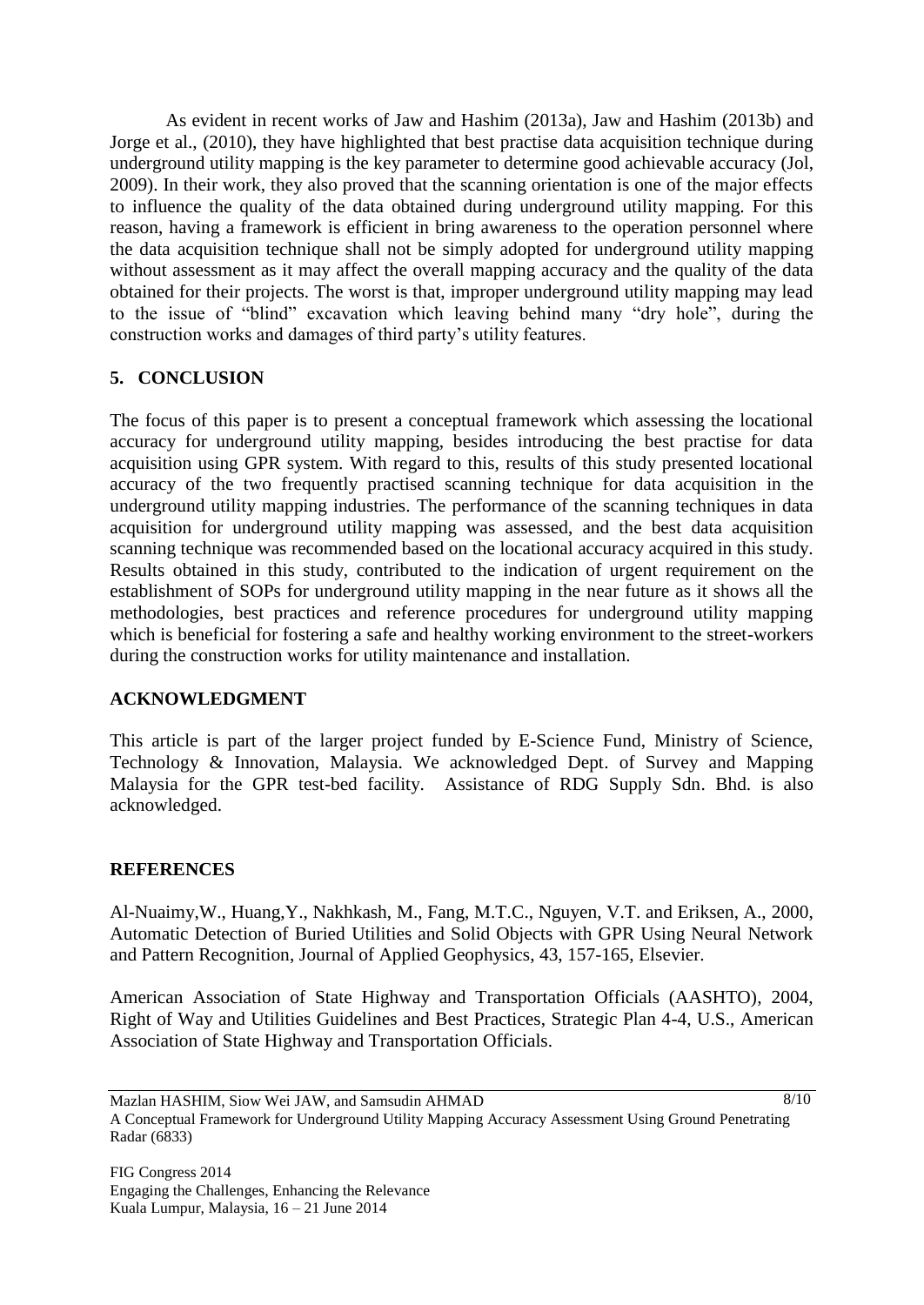American Society of Civil Engineering (ASCE), 2002, Standard Guideline for the Collection and Depiction of Existing Subsurface Utility Data, 4-6, New York, ASCE Code and Standards Activity Committee (CSAC).

Daniels, D.J., 2004, Ground Penetrating Radar. (2nd ed.), 625-634. 726, London, UK, Institution of Electrical Engineers.

Department of Survey and Mapping Malaysia (JUPEM), 2006,.Standard Guideline for Underground Utility Mapping, 4-7, Malaysia, Department of Survey and Mapping Malaysia.

Hong Kong Institute of Utility Specialists, 2011, Work Procedure for Utility Mapping by Non-destructive Methods, 1-12, Hong Kong, Utility Training Institute.

Jamil, H., Nomanbhoy, Z. and Mohd Yusoff, M. Y., 2012, Underground Utility Mapping & its Challenges in Malaysia, FIG Workshop Week 2012, Rome, Italy.

Jaw, S.W. and Hashim, M., 2013a, Locational Accuracy of Underground Utility Mapping Using Ground Penetrating Radar, Journal of Tunnelling and Underground Space Technology, 35, 20-29, Elsevier.

Jaw, S.W. and Hashim, M., 2013b, Urban Underground Pipelines Mapping Using Ground Penetrating Radar, 8<sup>th</sup> International Symposium on Digital Earth 2013, Sarawak, Malaysia.

Jol, H. M., 2009, Ground Penetrating Radar: Theory and Application. (1st ed.), 141-172, Netherlands, UK, Elsevier Science.

Jorge, L. P., Slob, E., Robson, S. L. and Leite, D. N., 2010, Comparing Detection and Location Performance of Perpendicular and Parallel Broadside GPR Antenna Orientation, Journal of Applied Geophysics, 70, 1-8, Elsevier.

# **BIOGRAPHICAL NOTES`**

Prof. Sr. Dr Mazlan Hashim is currently Director of the Institute of Geospatial Science & Technology (INSTeG) and Professor of Department of Geoinformation in Faculty of Geoinformation and Real Estate, Universiti Teknologi Malaysia. He is a professional member of IEEE and IEEE transactions of Geoscience & Remote Sensing; Malaysian Royal Institution of Surveyors (MRISM), International Association of Hydrology Scientists. He is also the exco of Institution of Geospatial and Remote Sensing Malaysia (IGRSM). Currently, he is Principle Investigator (PI) of Research on Assessment of Subsurface Infrastructures Condition Using Image-Based Nondestructive Testing System. He was also PI for more than 15 research projects in geospatial sciences and related applications including few key international projects. He has published over 200 articles in SCI journals and various scientific articles in book chapters; apart won various international and national academic and innovation awards.

Mazlan HASHIM, Siow Wei JAW, and Samsudin AHMAD A Conceptual Framework for Underground Utility Mapping Accuracy Assessment Using Ground Penetrating Radar (6833)  $9/10$